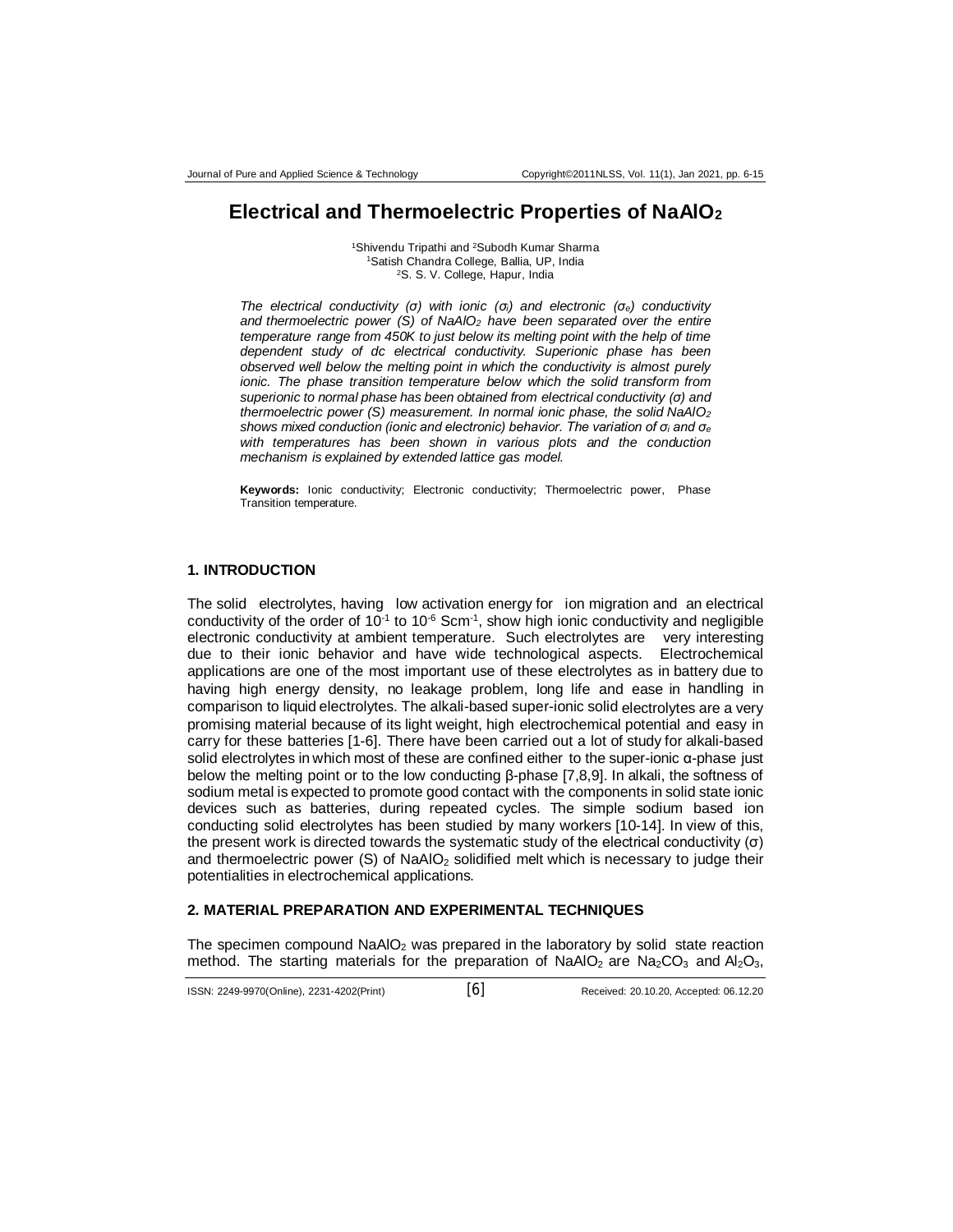Electrical and Thermoelectric Properties of NaAlO<sup>2</sup>

both with stated purity of 99.99% (M/s Rare and Research Chemicals, Bombay, India) were taken in the ratio of their molecular weight which have been thoroughly mixed and fired in the air in a silica crucible for 60 hours at 1000K with one intermediate grinding. A self-designed sample holder was taken for the measurement of electrical conductivity. It consists of a corning flat-bottom test tube in which two flat silver electrodes of equal size and area are fixed parallel to each other and joined by two thick silver wires for external connection. The compound, which conductivity is to be measured, is poured into sample holder and pressed. It is heated along with the salt inside, firstly it melts, then allowed to cool slowly at room temperature and made a small cylindrical shape pellets of smooth faces. The measuring instrument was connected to the outer electrodes of the sample [10,11]. For thermo-emf, the thin silver foil pressed on the faces of the pellets served as electrodes and sufficient time was allowed after applying the temperature gradient (∆T) before recording the thermo-emf. ∆T was measured using a chromel-alumel thermo couple.

### **3. RESULTS AND DISCUSSION**

The electrical conductivity (σ) and thermoelectric power (S) of NaAlO<sup>2</sup> prepared have been measured as a function of temperature in both heating and cooling cycles as shown in Table 1. The dc electrical conductivity ( $\sigma_{dc}$ ) has been measured as a function of time with the help of an electrode that blocks ionic conduction but not the electronic conduction. A time dependent dc electrical conductivity normally occurs in solids with ionic conduction, if the electrodes used for this measurement are capable of blocking the flow of ions. The positive ions move in the direction of the applied field and negative ions opposite to it through the electrodes. Since ions have been blocked by electrodes, so they are begin to accumulate at electrodes instead of discharging and creates a field opposite to that of the applied field. The ions, trying to move towards the electrodes, decrease. Thus in pure ionic solid, dc current decreases with time and tends to become zero due to opposing field which is equal to applied field after a very long time Since the electric field does not become zero therefore, in mixed conduction, a current arises due to polarization of ions which are continuous decreasing current and acquire constant value after a long time. When the transient have died out which appears due to ionic charges, the electronic parts of the conductivity dominates the ionic part of the conductivity. Therefore total current will be assigned to electronic conductivity [12,13,14]. Since both ions and electrons contribute in total current at initial state  $(t = 0)$ . Hence by time-dependent measurement of the current, the total as well as the ionic and electronic parts of the conductivity can be obtained.

ISSN: 2249-9970(Online), 2231-4202(Print) [7] Vol. 11(1), Jan <sup>2021</sup>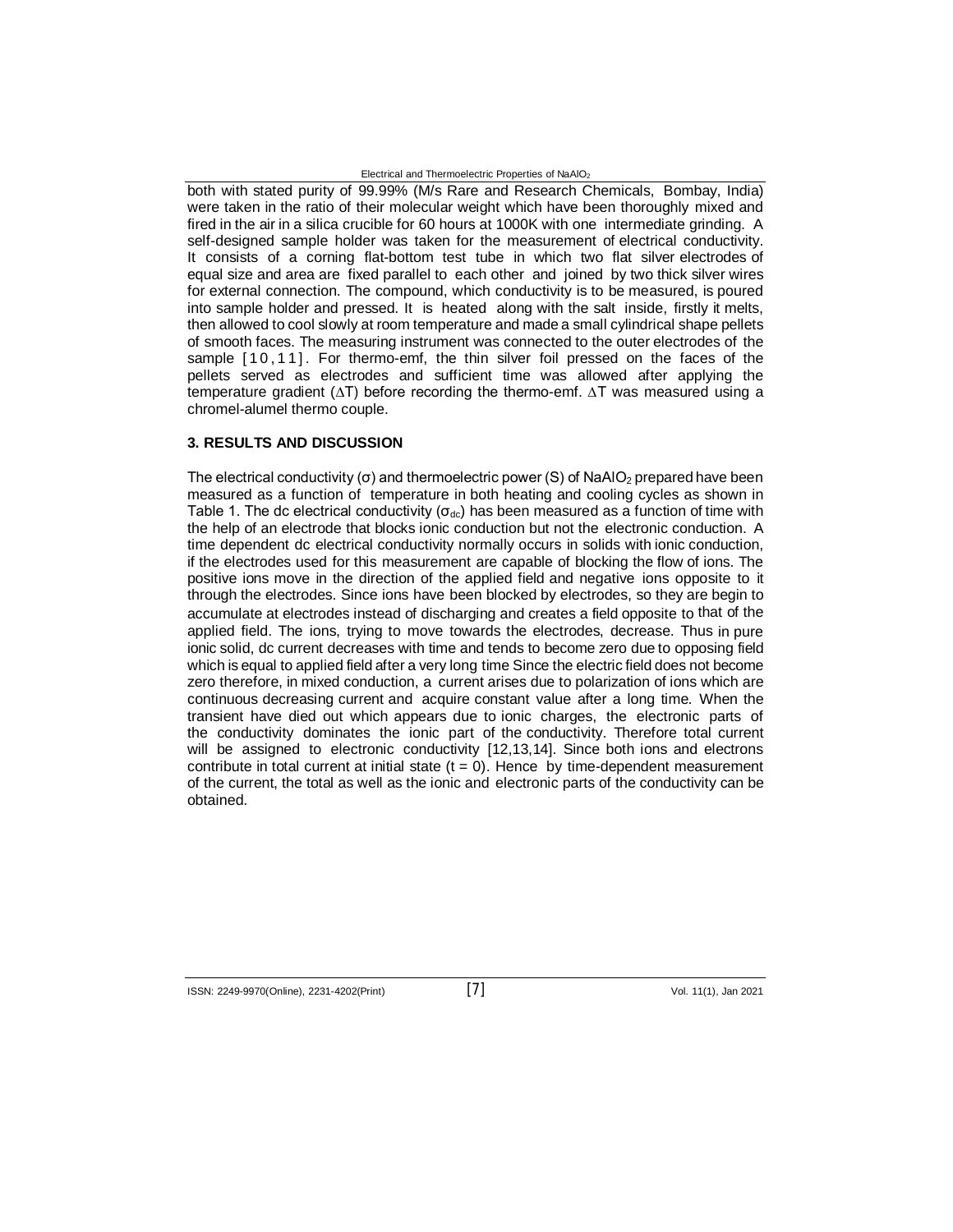| Shivendu Tripathi and Subodh Kumar Sharma |  |  |  |  |  |
|-------------------------------------------|--|--|--|--|--|
|-------------------------------------------|--|--|--|--|--|

| T(K) | σ<br>$(\Omega^{-1}$ m $^{-1})$ | $\sigma_{\rm e}$<br>$(\Omega^{-1}m^{-1})$ | $\sigma_i$<br>$(\Omega^{-1}m^{-1})$ | r                             | Log r | % of<br>$\sigma_i$ |
|------|--------------------------------|-------------------------------------------|-------------------------------------|-------------------------------|-------|--------------------|
| 1000 | 4.82                           | $5.03 \times 10^{-3}$                     | 4.8149                              | 9.57 $\times$ 10 <sup>2</sup> | 2.98  | 99.96              |
| 900  | 3.43                           | $3.73 \times 10^{-3}$                     | 3.4262                              | 9.18 $\times$ 10 <sup>2</sup> | 2.96  | 99.93              |
| 850  | 3.23                           | $3.63 \times 10^{-3}$                     | 3.2263                              | $8.88 \times 10^{2}$          | 2.94  | 97.54              |
| 800  | $4.03 \times 10^{-1}$          | $2.03 \times 10^{-3}$                     | $4.0097\times10^{-1}$               | $1.97 \times 10^{2}$          | 2.29  | 95.20              |
| 700  | $5.73 \times 10^{-2}$          | $8.37 \times 10^{-4}$                     | $5.6460 \times 10^{-2}$             | 6.74 $\times$ 10 <sup>1</sup> | 1.82  | 92.58              |
| 600  | 6.23 $\times$ 10 <sup>-3</sup> | $1.65 \times 10^{-4}$                     | $6.0700 \times 10^{-3}$             | $3.67 \times 10^{1}$          | 1.56  | 91.99              |
| 500  | $3.23\times10^{-4}$            | $1.08 \times 10^{-5}$                     | $3.1200\times10^{-4}$               | $2.89 \times 10^{1}$          | 1.46  | 91.66              |

Table 1: Total conductivity (σ), ionic conductivity (σ<sub>i</sub>), electronic conductivity (σ<sub>e</sub>), ratio of ionic to electronic conductivity (r) and percentage contribution of ionic conductivity at different temperatures for NaAlO<sub>2</sub>.

### **3.1.1 Ionic Conductivity**

The variation of electrical conductivity (σ) and thermoelectric power (S) with inverse of the temperature has been shown in Figure 1 and Figure 2 as log σT vs T<sup>-1</sup> and log S vs T<sup>-1</sup> plots respectively. There is almost no difference between  $σ$  and  $σ$  at higher temperatures but they differ slightly at lower temperatures. The conductivities (σ and  $\sigma_i$ ) show variation at some temperature ranges as: linear region below certain temperature  $T_1$ , non-linear region between  $T_1$  and  $T_2$  ( $T_1 < T < T_2$ ), and flat and linear region for  $T>T_2$ . The Thermoelectric power plot also has same behavior as ionic conductivity plot. For linear range, the σ and S can be represented by the equations-

$$
\sigma_i T = c \exp\left(\frac{E_a}{kT}\right) \tag{1}
$$

$$
S = \frac{\eta}{eT} + H\tag{2}
$$

where c is the temperature-independent constant and  $E_a$  is the activation energy,  $\eta$  is the slope of the S vs  $T^{-1}$  plot and H is a constant.

ISSN: 2249-9970(Online), 2231-4202(Print) [8] Vol. 11(1), Jan <sup>2021</sup>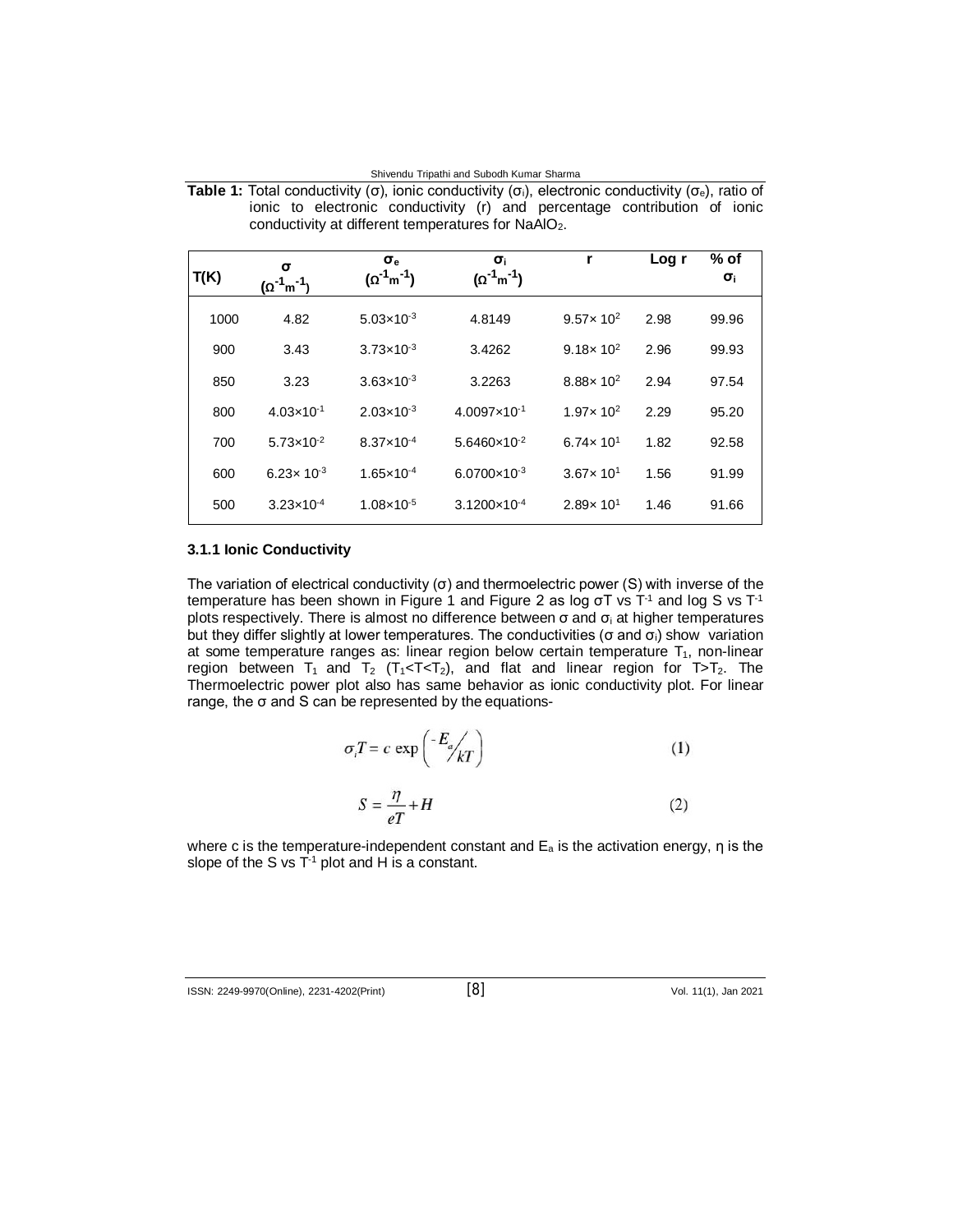

**Fig. 1:** Plot of logarithm of product of conductivity and temperature (log σT) vs inverse of temperature  $(T<sup>-1</sup>)$  of NaAlO<sub>2</sub>.



Fig. 2: Plot of thermoelectric power (S) vs inverse of temperature (10<sup>3</sup>/T) of NaAlO<sub>2</sub>.

In the higher temperature region, σi are very high ( $\sim$ 4.82 Ω<sup>-1</sup>m<sup>-1</sup>) and activation energy is very small as listed in Table 2 which is the superionic phase of the solid. There exists a high jump in σ (103 times) and shows a bending in log  $σ_iT$  vs T<sup>-1</sup> plot at 820 K. The

$$
^{[9]}
$$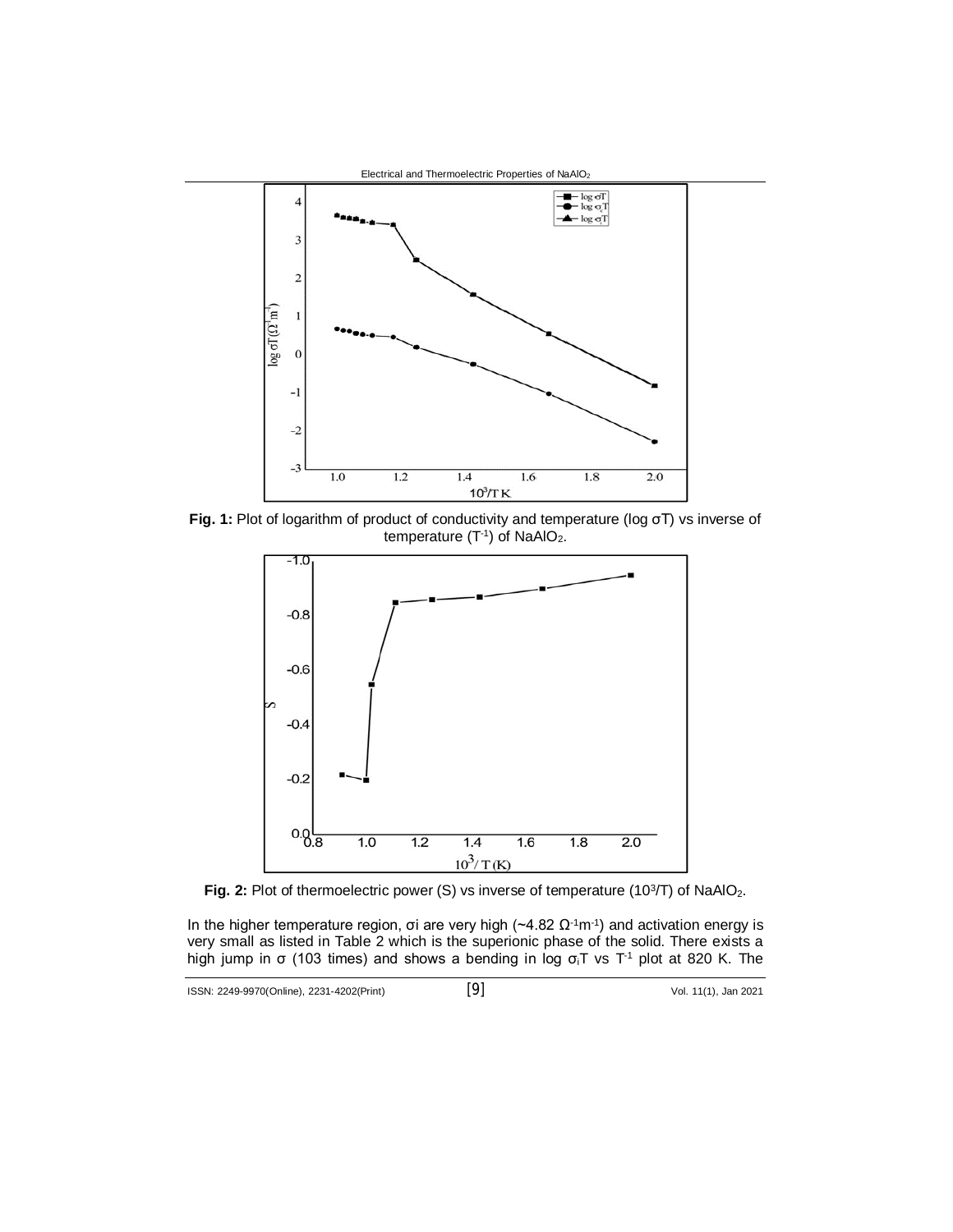#### Shivendu Tripathi and Subodh Kumar Sharma

contribution of electronic conductivity in this range is negligibly small ( $\approx 0.04\%$ ). From lower temperature to below 820 K, which is normal ionic phase, there is an appreciable ( $\approx$ 1 to 9%) electronic contribution to electrical conductivity (σ). Since the thermoelectric power (S) is negative in the entire studied temperature range and thus the mobile carriers are positive charged. There are two types of positive charged ions in NaAIO<sub>2</sub> namely Na<sup>+</sup> ions and Al<sup>3+</sup>. Since Na+ ions having low positive charge and small size in comparison to Al<sup>3+</sup>, therefore it shows high mobility. The conduction mechanism happens due to hopping of ions. Since in intrinsic hopping of these ions from normal lattice site to other lattice site will involve high activation energy ( $\approx$  5 eV or more) which is least probable because activation energy is very small. Therefore, the electrical conduction occurs probably due to hopping of defects. It indicates that there exist a large number of Frenkel defects even in normal ionic phase of the NaAIO<sup>2</sup> which may further be generated at higher temperatures. In the non-linear region,  $\sigma$  jumps around a particular temperature which is the phase transition temperature (Tp = 820K). Since both  $σ$  and S should arise entirely due to ions, therefore the heat of transport (Q) and activation enthalpy ( $h_m$ ) for the mobile ions can be calculated from the S vs  $T<sup>-1</sup>$  and log  $\sigma_i$  vs  $T<sup>-1</sup>$  plots which has also been reported in Table 2.

| Table 2: Summarised results of electrical conductivity and thermoelectric power of |  |  |  |  |  |
|------------------------------------------------------------------------------------|--|--|--|--|--|
| NaAIO <sub>2</sub> .                                                               |  |  |  |  |  |

| Temperature                                                                               | $E_a$ (eV) | $\sigma_0$ ( $\Omega^{-1}$ m <sup>-1</sup> ) | $\Pi$ (eV) | $H(mVK-1)$ |
|-------------------------------------------------------------------------------------------|------------|----------------------------------------------|------------|------------|
| <b>High</b><br>temperature<br>region( $T>T_2$ ) K                                         | 0.34       | $1.78 \times 10^{5}$                         | $-0.29$    | $-0.41$    |
| temperature<br>Lower<br>region( $T < T_1$ ) K<br>$H = 2.7$ $M = 1/7$ $M = 2.17$ $M = 2.1$ | 0.91       | $1.26 \times 10^8$                           | 0.17       | $-0.45$    |

Here  $1_1$  =815 K,  $1_2$  =825 K, and  $1_P$ =820 K

From Table 2, since the heat of transport (Q) is less than activation energy ( $E_a$ ). Therefore the extended lattice gas model is suitable for explaining the conduction mechanism. In the this approach, it is assumed that a large number of mobile ions, comparable to or less than the number of their sites, are available and a molten sublattice-like situation exists. The mobile ions (Na<sup>+</sup> ) while hopping from one site to another can interact with each other and modify the diffusion or transport activation energy. A repulsive interaction exists between the nearest neighbours and the mobile (hopping) ions interact with the lattice. As the ion moves, it polarizes the host crystal and carries the polarization cloud with it. Interaction between hopping ions and lattice vibrations, mediated via optical phonon, provides a sink or source of energy, which is coupled to the mobile ions, and hence contributes activation energy to the conductivity [14]. Thus the extended lattice gas model should be suitable for ionic conduction in super ionic phase of this compound.

ISSN: 2249-9970(Online), 2231-4202(Print) [10] Vol. 11(1), Jan <sup>2021</sup>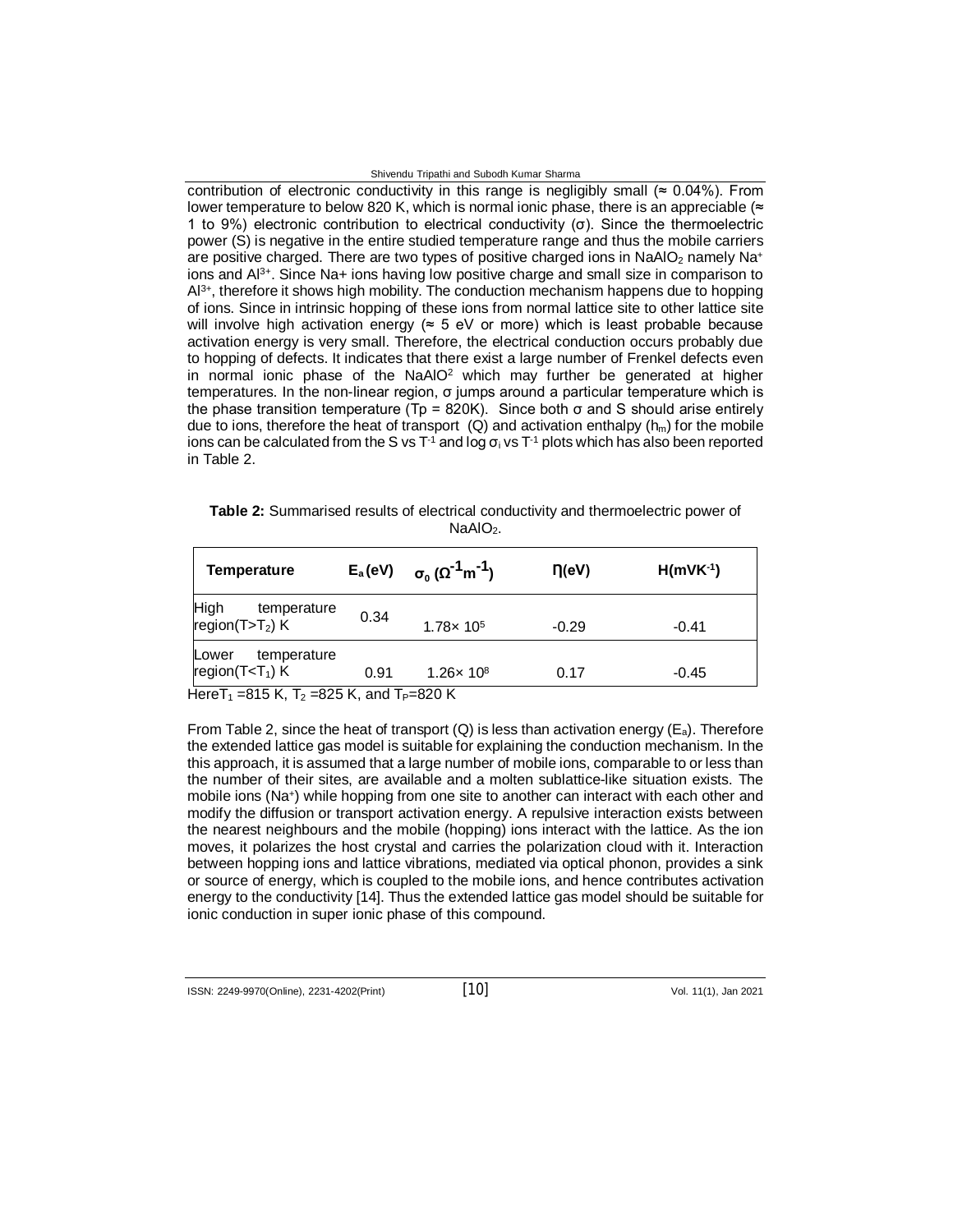# **3.2 Electronic conductivity**

The log  $\sigma_{\rm e}$ T vs T<sup>-1</sup> is similar to log σT vs T<sup>-1</sup> plot and shows similar behavior as electrical conductivity (σ) as shown in Figure1. It increases by several orders of magnitude at same temperature as in electrical conductivity (σ). Thus it appears that there occurs a structural change in the solid at the phase transition temperature. Below this temperature the log  $\sigma_{\rm e}$ T vs T<sup>-1</sup> plot is linear and expressed by the equation-

$$
\sigma_e T = \sigma_0 \exp\left(\frac{w}{kT}\right) \tag{3}
$$

where  $\sigma_0$  is constant and w is the activation energy for electronic conduction.

The value of w is large but not enough to relate it to the energy band gap of the solid as shown in Table 3. The electronic conduction occurs due to hopping of electrons trapped at defect centers. The electrical conductivity (σ) has been performed with time at low but constant electric field and temperature as shown in Figure 3.

**Table 3:** Results of electronic contribution to electrical conductivity of the sample NaAlO<sub>2.</sub>

| w (eV) | $\sigma_0$ ( $\Omega^{-1}$ m <sup>-1</sup> ) | $T_P(K)$    |
|--------|----------------------------------------------|-------------|
| 0.74   | $1.10 \times 10^{5}$                         | $980 \pm 5$ |





ISSN: 2249-9970(Online), 2231-4202(Print) [11] Vol. 11(1), Jan <sup>2021</sup>

$$
[11]
$$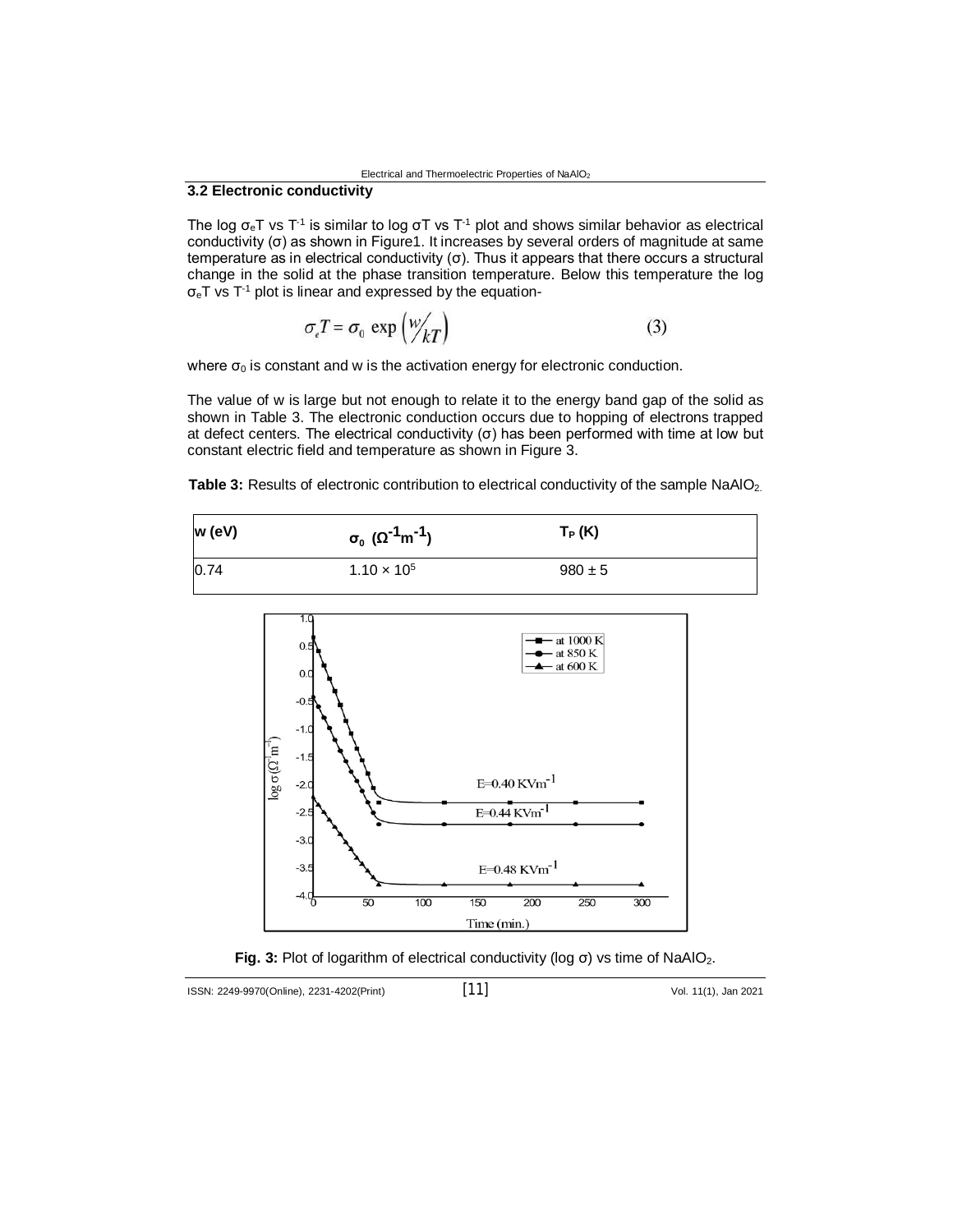

**Fig. 4:** Plot of logarithm of conductivity (log σ) vs logarithm of frequency (log f) of  $NaAlO<sub>2</sub>$ .

The electrical conductivity  $(\sigma)$  decreases with time and tends to become constant. At lower temperature the trend of constancy begins to appear after a short interval of time, but it increases with increasing temperature. After a long time (t→∞), the electronic part (σe) of the conductivity and the value of  $\sigma_{dc}$  for t→0 is the total (ionic + electronic) conductivity. The variation of frequencies with electrical conductivity (σ) has been depicted in Figure 4. There exists no difference between  $\sigma_{dc}$  (0) and  $\sigma_{ac}$ . This indicates that grain boundary is not important and no pore exits in the sample. A time-dependent study of σdc has been performed at widely separated temperatures and  $\sigma_{dc}$  (0) and  $\sigma_{dc}$  ( $\infty$ ) have been obtained at each temperature. Using these values, the ratio of ionic to electronic conductivities has been obtained by using the relation-

$$
r = \frac{\sigma_i}{\sigma_e}
$$
  
= 
$$
\frac{\sigma - \sigma_e}{\sigma_e}
$$
  
= 
$$
\frac{\sigma_{dc}(0) - \sigma_{dc}(\infty)}{\sigma_{dc}(\infty)}
$$
 (4)

ISSN: 2249-9970(Online), 2231-4202(Print) [12] Vol. 11(1), Jan <sup>2021</sup>

$$
[12]
$$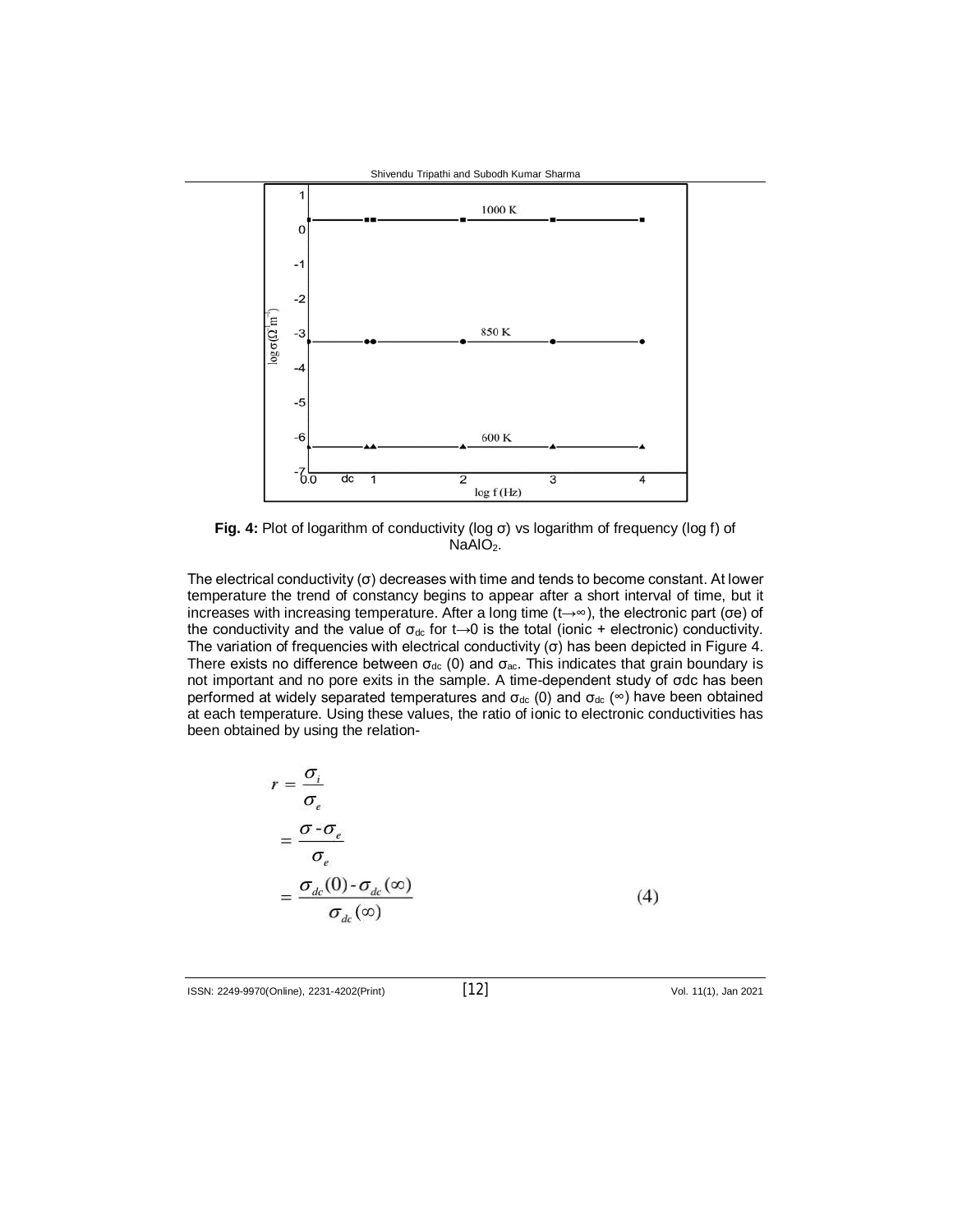From Fig.5 the contribution of ionic and electronic conductivity to the total conductivity at any temperature has been obtained by using the relation-

$$
\sigma_i = \left(\frac{r}{r+1}\right)\sigma\tag{5}
$$

$$
\sigma_e = \left(\frac{1}{1+r}\right)\sigma\tag{6}
$$

The percentage of ionic and electronic contribution to electrical conductivity  $(σ)$  in the NaAlO<sub>2</sub> at different temperatures has been calculated and given in Table 1 which gives clear idea about both the conductivities. The contribution of ionic conductivity  $(\sigma_i)$  in electrical conductivity increases as temperature rises up to just far below the melting point of the compound and becomes approximately up to 100% at a particular temperature. Using log r vs T plot as shown in Figure 5, the ionic ( $\sigma_i$ ) and electronic ( $\sigma_e$ ) parts of conductivity are differentiated.



Fig. 5: Plot of log r Vs. temperature (T) of NaAlO<sub>2</sub>.

ISSN: 2249-9970(Online), 2231-4202(Print) [13] Vol. 11(1), Jan <sup>2021</sup>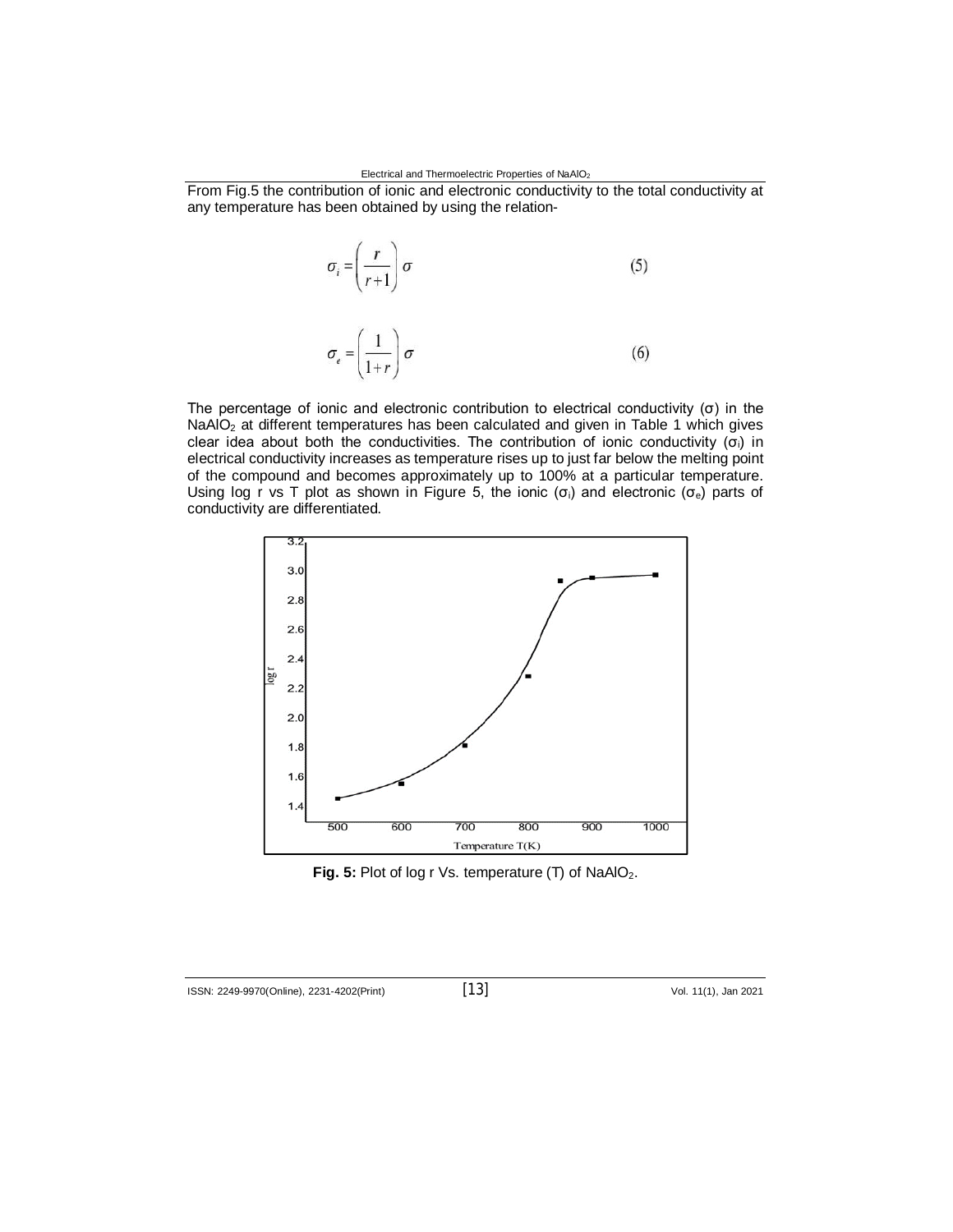# **4. CONCLUSION**

It may reasonably be concluded that  $N_A = 2$  is a typical superionic solid and shows phase transition at a particular temperature (Tp = 820 K). Below  $T<sub>o</sub>$ , it behaves like a normal ionic conductor in which the electrical conductivity is governed by ions with electronic conduction up to 1% to 9%. Above  $T_p$ , the superionic phase of the compound has been observed which is almost ionic with negligible small electronic conductivity ( $\approx 0.04\%$ ). In both the phases electrical conductivity occurs due to Frenkel defects and the extended lattice gas model is suitable for explaining the conduction mechanism of the sample.

#### **REFERENCES**

- [1] S. Chandra; "Superionic Solids: Principles and application", Amsterdam, North-Holland, 1981.
- [2] P.G. Bruce (Eds.); "Solid State Electrochemistry", Cambridge University Press, New York, 1995.
- [3] P.P. Kumar and S. Yashonath; "Ionic conduction in the solid-state", J. Chem. Sci., Vol. 118, pp. 135-154, 2006.
- [4] R.C. Agrawal and R.K. Gupta; "Superionic solid: composite electrolyte phase an overview", J. Mater. Sci., Vol. 34, pp. 1131-1162, 1999.
- [5] G. Nazri, G. Pistoia (Eds.); "Lithium Batteries-Science and Technology", Kluwer Academic Publishers, London, 2004.
- [6] A. Bhide and K. Hariharan; "Sodium ion transport in  $NaPO<sub>3</sub>-Na<sub>2</sub>SO<sub>4</sub>$  glasses", Materials Chemistry and Physics, Vol. 105(2-3), pp. 213-221, 2007.
- [7] J. B. Goodenough, H.Y.P. Hong and J A. Kafalas; "Fast Na<sup>+</sup> ion transport in skeleton structures", Mater. Res. Bul., Vol. 11, pp. 203-220, 1976.
- [8] R.A. Huggins; "Recent results on lithium-ion conductors", Electrochim Acta, Vol. 22(7), pp. 773-781, 1977.
- [9] Y. Saito, T. Asai, O. Nakamura and Y. Yamamoto; "Ionic conductivity enhancement of Na<sub>4</sub>Zr<sub>2</sub>Si<sub>3</sub>O<sub>12</sub> by dispersed solid superacid SO<sub>2</sub>−4/ZrO<sub>2</sub>", Solid State Ionics, Vol. 35(3-4), pp. 241-245, 1989.
- [10] C.C. Liang and L.H. Barnette; "A High Energy Density Solid-State Battery System", J. Electrochem. Soc., Vol. 123(4), pp. 453, 1976.
- [11] B.K. Verma and H.B. Lal; "Electrical transport studies on heavy rare-earth tungstates", Mater. Res. Bull., Vol. 16(2), pp. 1579-1591, 1981.

ISSN: 2249-9970(Online), 2231-4202(Print) [14] Vol. 11(1), Jan <sup>2021</sup>